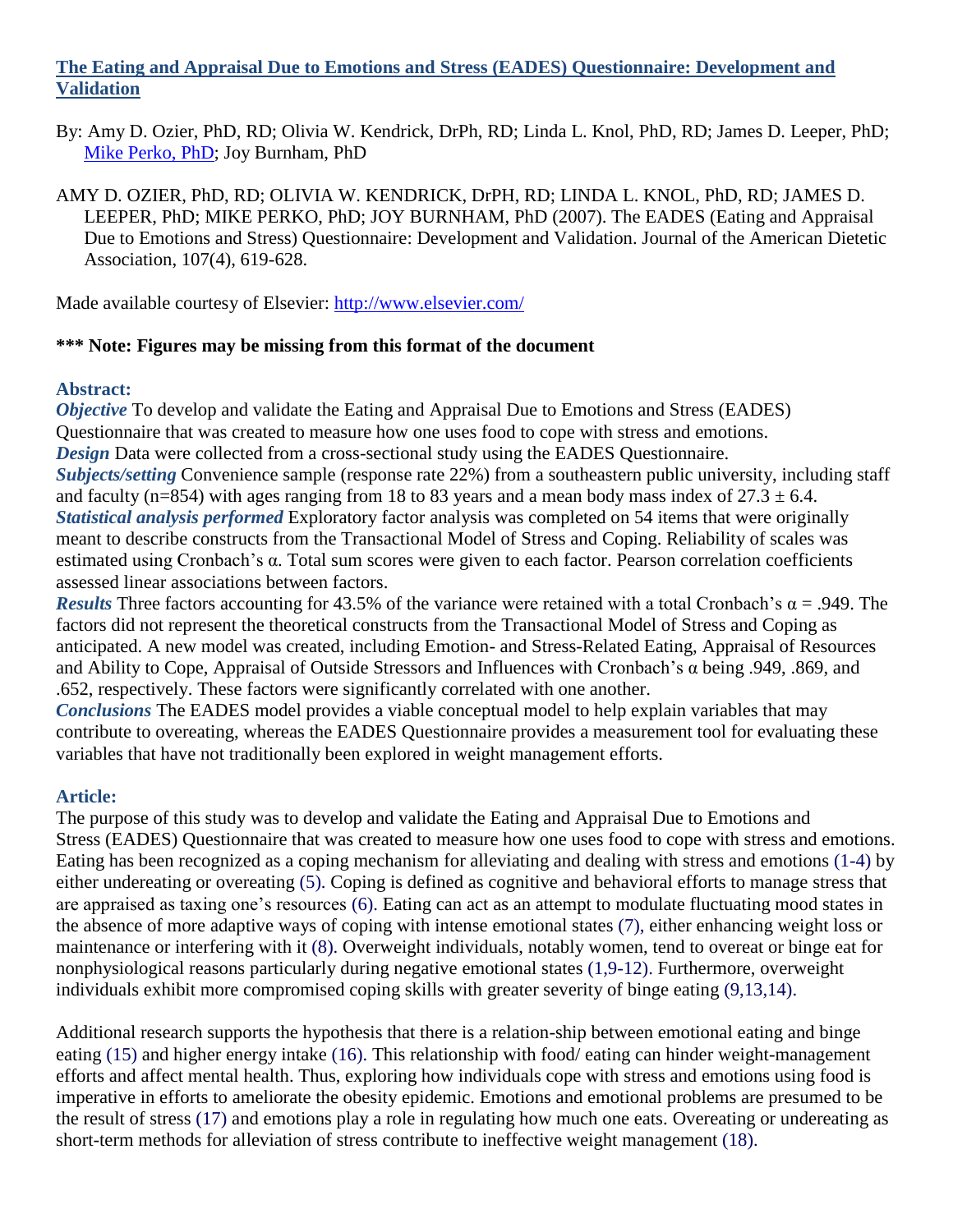To better understand how one uses food to cope, concepts underlying this dynamic relationship must be measurable. Several instruments that measure various aspects of eating and dieting along with one's relationship with food are available with evidence of adequate reliability and validity (19-23). In addition, several theoretically driven questionnaires have been developed to assess coping efforts. The Ways of Coping Questionnaire (Revised) is a 66-item questionnaire containing a wide range of thoughts and acts that people use to deal with demands of specific stressful encounters (24) and was developed using the Transactional Model of Stress and Coping.



Figure 1. Diagram of Lazarus and Folkman's Transactional Model of Stress and Coping (6). The model used to create the Eating and Appraisal Due to Emotions and Stress Questionnaire was adapted from references 6, 17, and 25.

The questionnaire developed for this study was also based on the Transactional Model of Stress and Coping. This model provides a framework for evaluating the processes of coping with stress and emotions (see Figure 1) (25). Although certain situations and events produce stress in most people, differences exist in the degree and type of reaction produced. Sensitivity and vulnerability to certain types of events as well as interpretations and reactions can shape effective or ineffective coping responses. As an example, an individual may decrease food intake in response to stress whereas another may over-eat. The Transactional Model of Stress and Coping helps to explain why differences exist in the way stress affects different people (6).

Constructs of the model are presented in Figure 1 and include antecedents, primary appraisal, secondary appraisal, resources, coping effort, and adaptational outcomes. Antecedents are the stressors that precede the coping process. Appraisal is the cognitive process of categorizing an antecedent with respect to its significance for well-being (6) and mediates the transactional process along with social, cultural, and psychological resources available (26). Appraisal depends on the principle of relational meaning, defined as the level of significance of a stressor based on subjective evaluation of the event and its effect on the person's relationships with the environment (27). Primary appraisal is the evaluation of an antecedent to determine if what is happening is relevant to one's values, goal commitments, beliefs about self and work, and situational intentions (27). Based on the cognitive decision made from primary appraisal, secondary appraisal occurs. This is a cognitive-evaluative process that is focused on what can be done about a stressful relationship between the person and environment (28), especially when there has been a primary appraisal of harm, threat, or challenge (6). The results of secondary appraisal will frame coping efforts. Through the person's cognitive-evaluative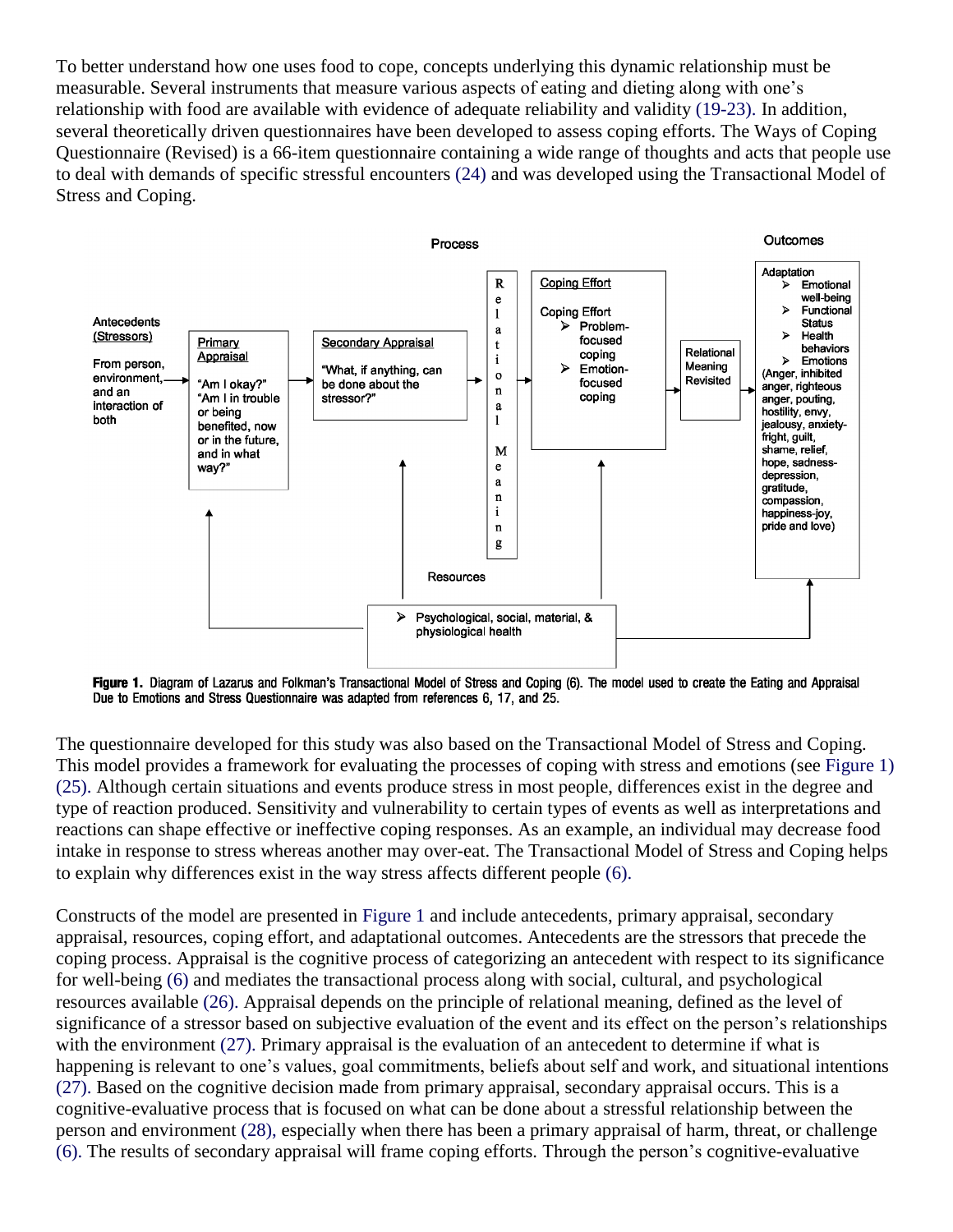process, a decision is made about how to cope with the stressor. Ultimately, adaptational outcomes are produced that can be positive or negative to emotional well-being, functional status, and health behaviors.

Historically, the Transactional Model of Stress and Coping has been used to understand and improve coping and adaptation for many health problems (29-34). As an example (35), an antecedent would be considered a wife/ caregiver losing her husband with dementia as an active participant in household and financial decisions. Through primary appraisal, the wife would identify this loss as a threat to both her husband's and her own wellbeing. Through secondary appraisal, the wife would then attempt to identify how to deal with the stressor either through adaptive or maladaptive ways. A coping effort would be seeking financial advice from a financial expert (problem-focused coping) and/or asking family members (resources) to assist with household decisions or becoming depressed and immobilized due to the situation (emotion-focused coping). The results of this coping process are adaptational outcomes. In this instance, the adaptational outcome would be the caregiver's maintenance of quality of life or lack thereof.

This model appeared to be appropriate to scrutinize processes that occur when individuals overeat possibly as a result of stress and emotions, with the ultimate adaptational outcome being overweight. Although several instruments exist that assess the concepts of coping, stress and emotions, and individuals' relationship with food, the concepts have not been combined into one instrument using the Transactional Model of Stress and Coping as a framework. However, a number of authors have encouraged the exploration of incorporating stress, appraisal, and coping (which also encompasses identification of emotions attached to eating) components into weight-management practices (8,20,36-38). The constructs of the model are well suited for determining if stress, along with appraisal and coping, has an influence on obesity and an individual's relationship with food. Thus, the development of the EADES Questionnaire was guided by the constructs of the Transactional Model of Stress and Coping. The ultimate goal was to develop an instrument that could be used by food and nutrition professionals and by appropriate health professionals to measure individuals' use of food to cope with stress and emotions.

### **METHODS**

### *Questionnaire Development*

Questionnaire development and the validation process occurred after approval from The University of Alabama's Institutional Review Board. The Institutional Review Board examined questionnaire content and the study's methodology to ensure the ethical treatment of the convenience sample. The five-stage process included initial questionnaire development, refinements based on focus group responses, refinements based on responses from an expert panel of researchers and practitioners, pilot test, and validation using a convenience sample of faculty and staff at a public university. During the initial questionnaire development, a careful review of the professional literature was conducted to determine if instruments existed that measured aspects of how individuals cope with stress and emotions using food. Although various instruments were identified, none had been developed using the Transactional Model of Stress and Coping to combine the concepts of eating and coping with stress and emotions. This report focuses on the validation process of the EADES Questionnaire. For a description of the first four development stages of the EADES Questionnaire that started with 84 questions and was finalized with 67 remaining questions, see Figure 2.

### *Data Collection*

In the final stage of this study, the EADES Questionnaire was sent to a convenience sample of 4,192 individuals at the University of Alabama both via campus mail and through a university e-mail distribution list. Individuals were eligible to participate in the study if they were faculty or staff. Participation was voluntary and signed consents were completed by all participants. Efforts to ensure an adequate sample size and response rate included reminders through the university's online newsletter, departmental meetings, personal calls, e-mail messages to various departments, and the use of incentives for participation that included being placed in a drawing where three people won a \$50 mall gift certificate for participation. A useable questionnaire was one where all questions based on the model were answered.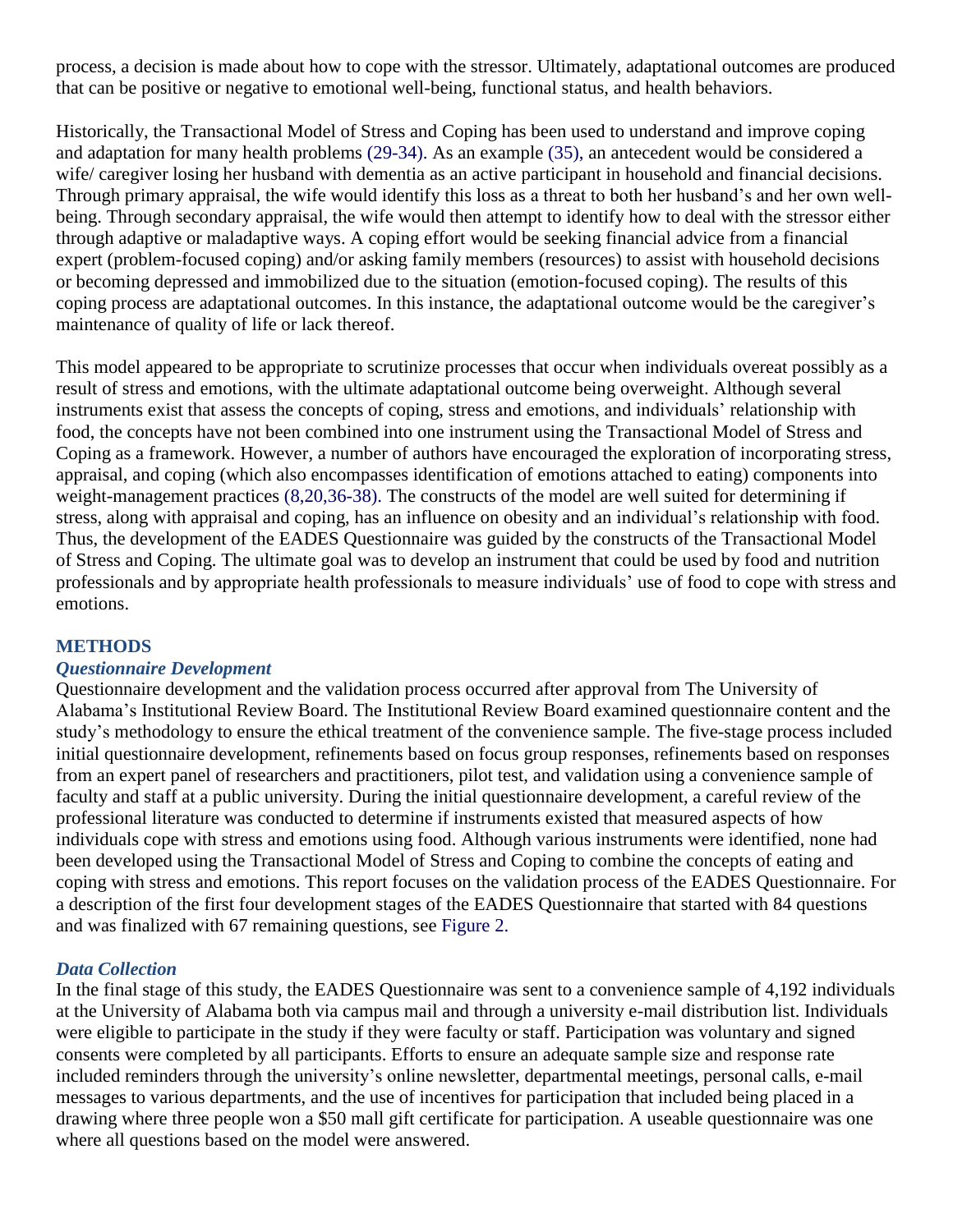| <b>Stage</b>              | <b>Reviewers</b>                                                                                                                                                                                                                                                                                                  | <b>Purpose</b>                                                                                                                                                                                                                             | <b>Outcomes</b>                                                                                                                                                                                                                                                                                                                                                                                                                                                                                                                                                                                                                                                |
|---------------------------|-------------------------------------------------------------------------------------------------------------------------------------------------------------------------------------------------------------------------------------------------------------------------------------------------------------------|--------------------------------------------------------------------------------------------------------------------------------------------------------------------------------------------------------------------------------------------|----------------------------------------------------------------------------------------------------------------------------------------------------------------------------------------------------------------------------------------------------------------------------------------------------------------------------------------------------------------------------------------------------------------------------------------------------------------------------------------------------------------------------------------------------------------------------------------------------------------------------------------------------------------|
| Literature<br>review      |                                                                                                                                                                                                                                                                                                                   | To identify instruments in the<br>literature that measured variables<br>related to eating, stress,<br>emotions, and coping. To identify<br>validated questions from other<br>instruments that could be used in<br>the EADES questionnaire. | A pool of 13 demographic, height and<br>weight, and self-perception of health<br>items were developed along with 71<br>Likert-type questions based on<br>constructs from the Transactional<br>Model of Stress and Coping. The Likert-<br>type questions were developed on a<br>5-point scale that ranged from Unlike<br>Me to Like Me. Both positively and<br>negatively toned questions were used<br>to reduce response set bias.                                                                                                                                                                                                                             |
| Focus group<br>interviews | The questionnaire was administered<br>to six focus groups comprised of<br>53 persons ages 20-72 years.<br>Interviewees included weight<br>support group members, church<br>members, a professional<br>woman's organization, and<br>employees at a child-care<br>subsidy program and staff at<br>Early Head Start. | To evaluate the readability, intended<br>meaning, phrasing, likely<br>interpretation, formatting, length,<br>and content of the instrument.                                                                                                | The 5-point Likert scale item anchors<br>changed to Strongly Disagree to<br>Strongly Agree. Major themes emerged<br>from all focus groups about content<br>and questions were added to reflect<br>these themes. An example was "I<br>overeat when I socialize." Questions<br>that appeared redundant or were hard<br>to understand were removed.                                                                                                                                                                                                                                                                                                               |
| Expert panel<br>review    | The questionnaire was sent to a<br>panel of 23 experts in the areas<br>of stress and coping, nutrition,<br>eating and obesity, and test<br>construction. Follow-up phone<br>calls were made to ensure<br>evaluations were received and to<br>encourage completion of the<br>packet.                               | To evaluate content validity.                                                                                                                                                                                                              | Fifteen experts responded. Questions were<br>removed that attempted to measure the<br>Antecedent construct as experts<br>believed the magnitude of the construct<br>was too vast to be measured. Each<br>number on the 5-point Likert Scale was<br>renamed, with 1 representing Strongly<br>Disagree, 2 representing Disagree, 3<br>representing Neutral, 4 representing<br>Agree, and 5 representing Strongly<br>Agree. Duplicative questions that were<br>thought to measure the same concept<br>were deleted. Various questions were<br>reworded. Additional demographic<br>questions were added about household<br>size. A total of 67 questions remained. |
| Pilot test                | The questionnaire was pilot-tested<br>both on a scantron form with<br>paper and pencil and<br>electronically with 20 university<br>faculty and staff members.                                                                                                                                                     | Pilot-tested for formatting, computer<br>navigation ease, readability, and<br>ease of use.                                                                                                                                                 | Overall feedback was positive solidifying<br>that the instrument was ready for the<br>field test.                                                                                                                                                                                                                                                                                                                                                                                                                                                                                                                                                              |

Figure 2. Eating and Appraisal Due to Emotions and Stress (EADES) Questionnaire development and preliminary validation process.

# *Data Analysis*

Data were analyzed using the Statistical Package for the Social Sciences (version 12.0 for Windows, 2003, SPSS Inc, Chicago, IL). Descriptive statistics were used to summarize demographic data. Exploratory factor analysis was completed on the 54 items originally meant to describe the constructs of primary appraisal, secondary appraisal, and coping effort from the Transactional Model of Stress and Coping. All items were subjected to a principal components analysis with varimax rotation. Internal consistency (reliability) of scales was estimated using Cronbach's α. Total sum scores were given to each factor with negatively toned questions being reversed so that the lower the number, the more compromised the ability to cope with stress and emotions using food. Normality parameters were evaluated using the total sum scores' skewness and kurtosis. Pearson correlation coefficients were used to measure the linear association between variables.

# **RESULTS**

### *Demographics*

Of the completed questionnaires (n=936), 854 were deemed usable with 22% of the total population responding. The preferred method of completing the questionnaire was with the paper-and-pencil scantrons (n=685). Of the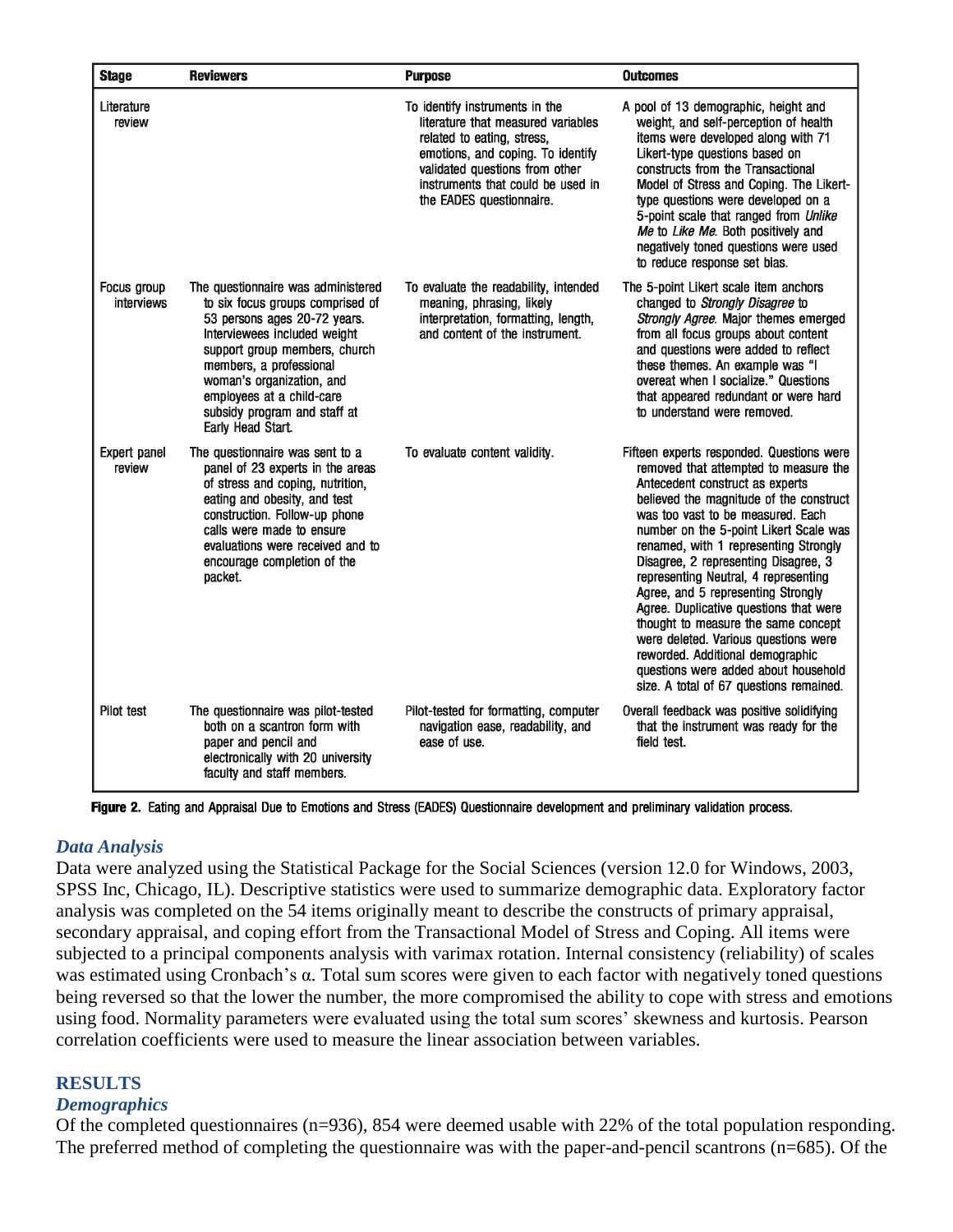854 participants who responded with usable questionnaires, a majority were women (73.4%), staff (68.6%), and white (86.4%). A majority of the annual household incomes from all sources was **≥**\$50,000 (62.7%). The sample was similar to the university's population as a whole (39). The mean age for the entire sample was 45.2 ± 11.6 years with a range of 18 to 83 years and the mean body mass index was 27.3 **±** 6.4 with a range of 16.4 to 51.5 (Table 1). Although a convenience sample was used for this study, the mean body mass index paralleled state and national data (40,41).

|                                 | n   | %    | Mean±SD <sup>c</sup> | Range     | UA <sup>b</sup> Population (n=4,093) |                |
|---------------------------------|-----|------|----------------------|-----------|--------------------------------------|----------------|
|                                 |     |      |                      |           | n                                    | % <sup>d</sup> |
| Sex (n=853)                     |     |      |                      |           |                                      |                |
| Male                            | 226 | 26.5 |                      |           | 1,822                                | 44.5           |
| Female                          | 627 | 73.4 |                      |           | 2,271                                | 55.5           |
| Race $(n=854)$                  |     |      |                      |           |                                      |                |
| <b>Minority</b>                 | 116 | 13.6 |                      |           | 789                                  | 19.3           |
| Nonminority                     | 738 | 86.4 |                      |           | 3,304                                | 80.7           |
| Job category $(n=854)$          |     |      |                      |           |                                      |                |
| <b>Faculty</b>                  | 253 | 29.6 |                      |           | 1,122                                | 27.4           |
| <b>Staff</b>                    | 586 | 68.6 |                      |           | 2,971                                | 72.6           |
| Other                           | 15  | 1.8  |                      |           |                                      |                |
| Income $(n=840)$                |     |      |                      |           |                                      |                |
| $<$ \$10,000                    | 9   | 1.1  |                      |           |                                      |                |
| \$10,000-14,999                 | 18  | 2.1  |                      |           |                                      |                |
| \$15,000-19,999                 | 32  | 3.7  |                      |           | Not available                        |                |
| \$20,000-24,999                 | 50  | 5.9  |                      |           |                                      |                |
| \$25,000-34,999                 | 74  | 8.7  |                      |           |                                      |                |
| \$35,000-49,999                 | 121 | 14.2 |                      |           |                                      |                |
| \$50,000-74,999                 | 206 | 24.1 |                      |           |                                      |                |
| $\geq$ \$75,000                 | 330 | 38.6 |                      |           |                                      |                |
| Life stage (age in y) $(n=848)$ |     |      |                      |           |                                      |                |
| 18-30                           | 118 | 13.8 |                      |           |                                      |                |
| $31 - 50$                       | 438 | 51.3 | $45.2 \pm 11.6$      | 18.0-83.0 | Not available                        |                |
| $\geq 51$                       | 292 | 34.2 |                      |           |                                      |                |
| $BMIe$ (n=833)                  |     |      |                      |           |                                      |                |
| Underweight                     | 14  | 1.6  |                      |           |                                      |                |
| Normal weight                   | 345 | 40.4 | $27.3 \pm 6.4$       | 16.4-51.5 | Not available                        |                |
| Overweight                      | 238 | 27.9 |                      |           |                                      |                |
| Obese                           | 236 | 27.6 |                      |           |                                      |                |

<sup>b</sup>UA=The University of Alabama.

**CSD**=standard deviation.

<sup>d</sup>Percentages obtained from The UA 2004-2005 factbook (39).

"BMI=body mass index; calculated as kg/m<sup>2</sup>.

### *Factor Analysis*

Using varimax rotation, the principal components analysis, along with the scree plot, revealed three factors that accounted for 43.5% of the variance. This is comparable to results from other validation studies. For example, three subscales in the original validation study for the Emotional Eating Scale accounted for 42.6% (12) of the variance whereas eight subscales of the Ways of Coping scale accounted for 46.2% of the variance (42). A second principal component analysis was run retaining three factors along with eliminating questions that had low factor loadings. Each individual factor was computed to derive a total score (Factor 1=24 to 120, Factor  $2=20$  to 100, Factor  $3=5$  to 25). Total scores for each factor were found to have normal distributions. As can be seen in Figure 3, statistical significance was evident in correlations between factors. The greatest overlap in explained variance is between Factors 1 and 2 with a correlation of 0.481. Squaring this correlation indicates that each factor ex-plains 23% of the variance in the other factor, leaving 77% uniquely explained by each factor. The final 49 questions that were retained demonstrated factor loadings of 0.400 and higher with a total Cronbach's α reliability coefficient of .949 (Table 2).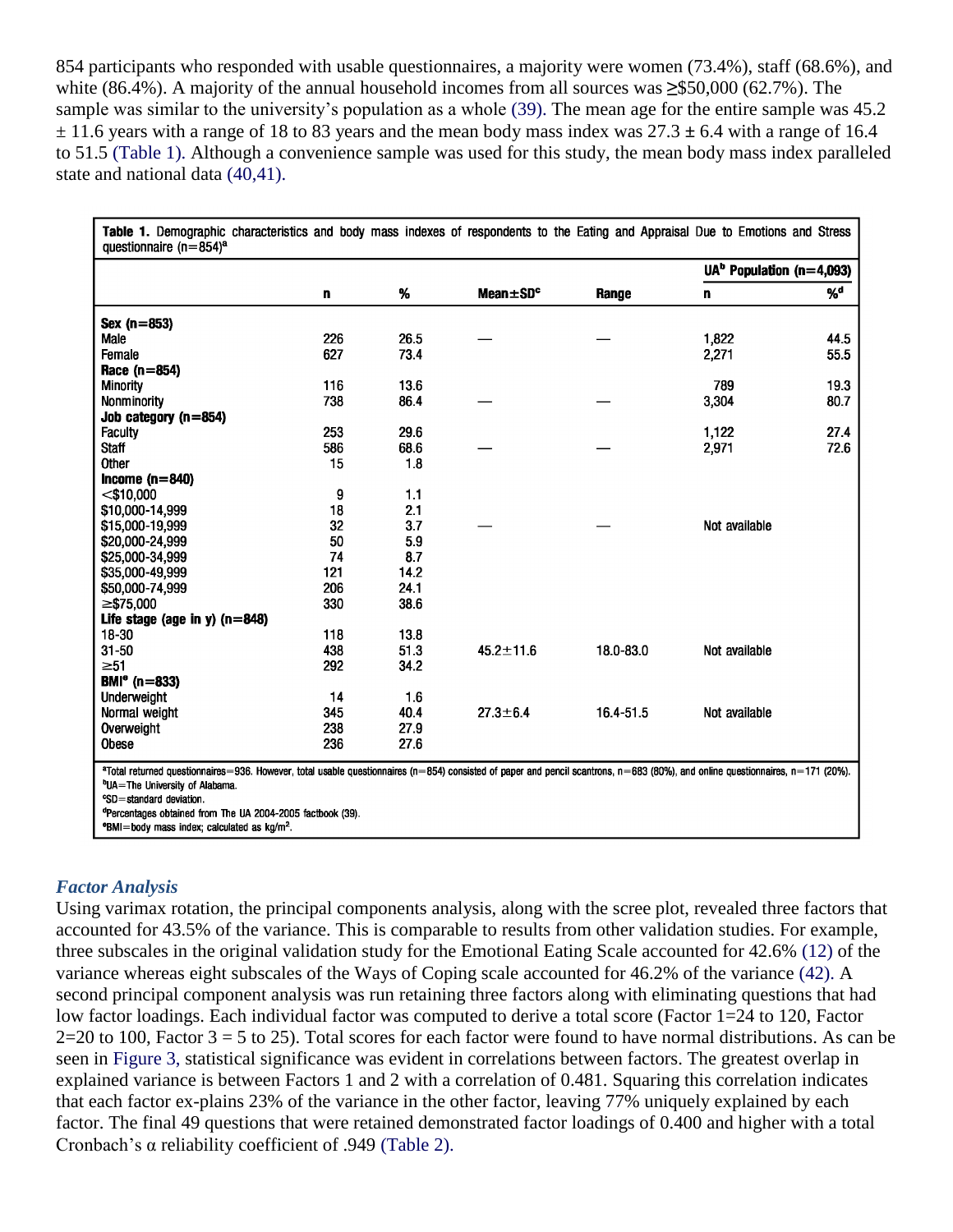A three-factor solution was extracted. However, the factors did not represent the theoretical constructs of the Transactional Model of Stress and Coping as anticipated, perhaps because this questionnaire was written directly to assess appraisal and coping in relation to eating. Items were written with the intention to directly measure primary appraisal, secondary appraisal, and coping effort. However, all items related to eating loaded on one factor. Similarly, items related to ability to cope with stress and resources to cope, including one's appraisal of his/her ability and resources to cope, loaded onto a second factor. The third factor contained items related to the influences of other people and external stressors and one's appraisal of these people/stressors. Thus, a new model was derived (Figure 3). Factor 1 was named Emotion- and Stress-Related Eating, and Factor 2 was named Appraisal of Ability and Resources to Cope. The choice to use the word *appraisal* parallels the Transactional Model of Stress and Coping in that appraisal is specific to an individual's well-being (6). Factor 3 was named Appraisal of Outside Stressors and Influences. Due to the fact that this is a correlational study, the arrows used in the model are bidirectional because temporality cannot be determined.

#### **DISCUSSION**

This study was a first attempt to develop and test a theory-based questionnaire that assesses how individuals cope with stress using food. The study initially set out to measure the constructs within the framework of the Transactional Model of Stress and Coping. Three somewhat different factors emerged, including Factor 1: Emotion- and Stress-Related Eating, Factor 2: Appraisal of Ability and Resources to Cope, and Factor 3: Appraisal of Outside Influences and Stressors. However, within each of these new emerging factors remained concepts that paralleled the original model. Factor 1 questions encompassed coping effort and secondary appraisal, including self-efficacy. Questions loading on Factor 2 integrated primary and secondary appraisal while Factor 3 included questions largely addressing secondary appraisal. As can be seen in Figure 3, the bidirectional arrows indicate that each factor is low to moderately correlated with each other, suggesting that Emotion- and Stress-Related Eating, Appraisal of Ability and Resources to Cope, and Appraisal of Outside Stressors/ Influences factors affect each other. Thus, the emerging factors produced a new model that provides insight about influences on food-related behaviors.



Figure 3. The Eating and Appraisal Due to Emotions and Stress Model. <sup>a</sup>Correlation is significant at P=0.01 (two-tailed).

Factor 1: Emotion- and Stress-Related Eating encompassed questions that identified eating as a result of an emotion or stressor representing a coping effort. Since the 1960s, there has been growing recognition that although stress is an inevitable aspect of the human condition, it is coping that influences adaptational outcomes (6). Emotions and emotional problems are presumed to be the result of stress (17) and emotions play a role in regulating how much one eats. Emotional eating has been loosely defined as food consumption that occurs in response to various emotional states or cues such as boredom, loneliness, or anxiety (4). Overeating, which can result from emotional eating, has been identified as a tension-releasing type of coping, which serves to modify an individual's distress (2). Research findings have suggested that the use of eating to moderate affective states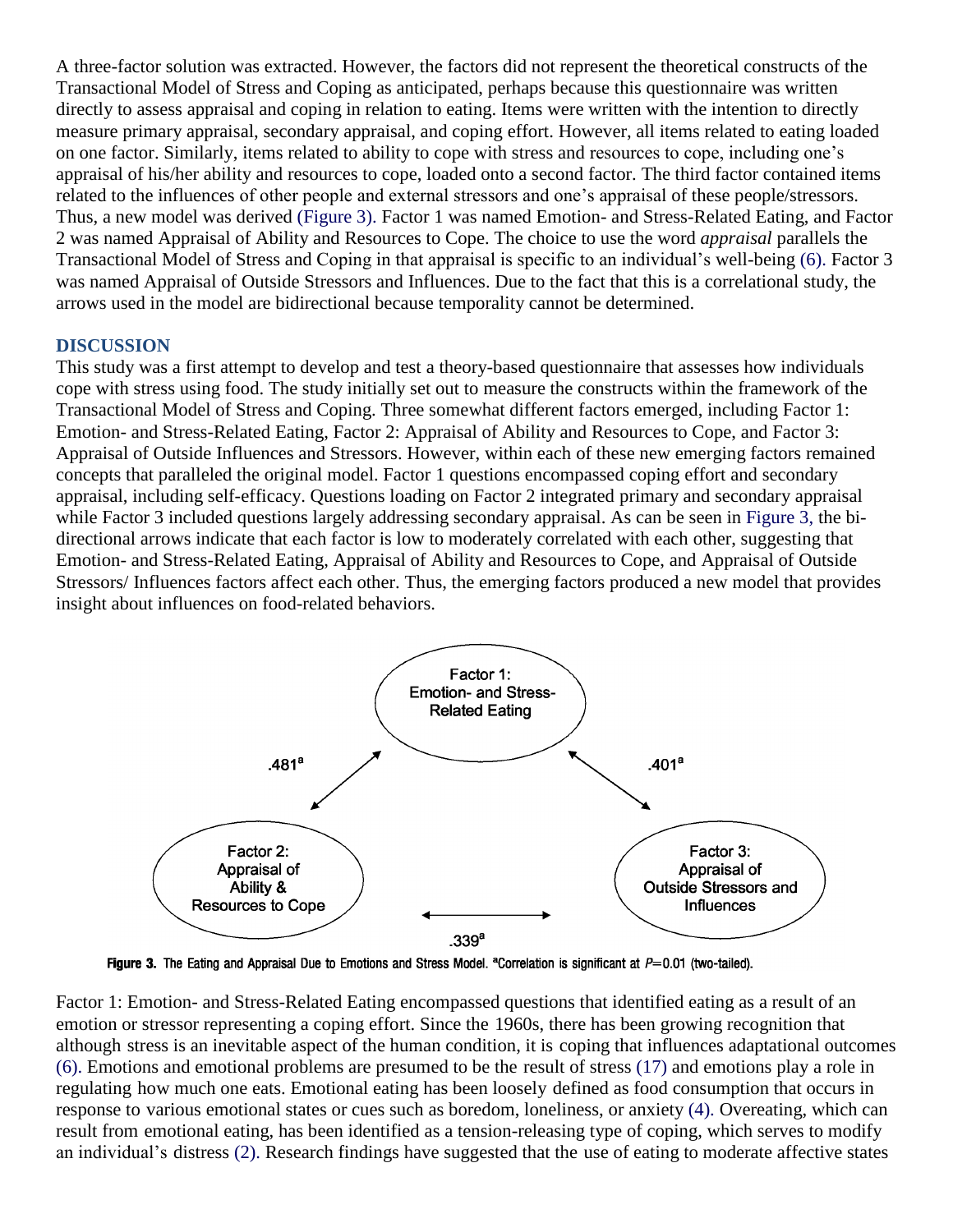is a potential pathological coping style (43). Henderson and Huon (1) found that coping styles moderated the relationship between negative affect and binge-eating severity. Negative affect is thought to be a predictor of binge eating among overweight individuals (9), and overweight subjects tend to have a greater urge to eat in response to negative emotions and situations as compared to both the normal and underweight groups (5). Lastly, if an individual cannot meet his or her basic needs, he or she is more likely to engage in emotional eating (4). Thus, these findings (1,4,5,43) support the exploration of Factor 1: Emotion-and Stress-Related Eating as a variable that influences overeating.

Factor 1 also encompassed questions addressing self-efficacy, which is a construct related to secondary appraisal in the Transactional Model of Stress and Coping. Self-efficacy is the belief that behaviors can be performed successfully to produce certain outcomes (44) and is addressed by Lazarus (27) specifically as an assessment of coping potential. Self-efficacy may predict which dietary behaviors people believe they are capable of changing, how much effort they will expend while trying to adopt a new behavior, and how long they will persist in facing challenges (45). Questions loading on Factor 1 addressed self-efficacy toward control of emotional eating. Thus, Factor 1 may not only shed light on food-related behaviors related to emotions and stress, but also about one's confidence to use adaptive coping mechanisms when emotional. These are issues food and nutrition professionals need to be aware of before attempting to write goals and action plans with an individual. Care plans will need to address these concerns.

The second factor to surface through the factor analysis was Factor 2: Appraisal of Ability and Resources to Cope with stress and emotions. The perception of one's ability to change a situation, manage one's emotional reaction, or cope effectively can lead to successful coping and adaptation (6). In addition, the degree to which a person experiences psychological stress is determined by the relationship between the person and the environment in a specific encounter as it is defined both by the evaluation of what is at stake and the evaluation of coping resources and options (28). In one study, subjects scoring high on an instrument that measured levels of disordered eating appraised situations as more stressful than did controls (46). Crowther and colleagues (14) found that individuals who binge ate perceived daily hassles to be significantly more stressful than individuals who did not binge eat and suggested that an explanation of this finding was that the individual lacked the appropriate ability to cope.

In addition, the social environment may serve as a major source of stress, but can also provide resources for individuals to use in coping with stress and emotions. However, the effects of specific coping strategies on the emotional and functional outcomes of a stressor may depend on perceptions of support in the environment (25). Grissett and Norvell (47) found that women diagnosed with bulimia nervosa perceived much less social support than women not diagnosed with an eating disorder while Yacono, Freeman, and Gil (48) found that less social support was associated with a greater likelihood of same-day binge eating. People who provide informational, and/or tangible support can be a coping resource (6). These people can provide social support that acts as an immediate buffer to stress and its destructive somatic consequences, thus making harmful or threatening experiences seem less consequential, or provide valuable re-sources for coping when stress does occur (6). If an individual perceives to be unsupported and without adequate coping resources, dealing with stress and emotions may be compromised, resulting in a maladaptive coping effort. These findings (14,46-48) support the exploration of Factor 2: Appraisal of Ability and Resources to Cope as a variable that influences the coping process. Food and nutrition professionals need to be able to recognize when ability to cope is compromised, resources are lacking, and both of these are appraised as deficient.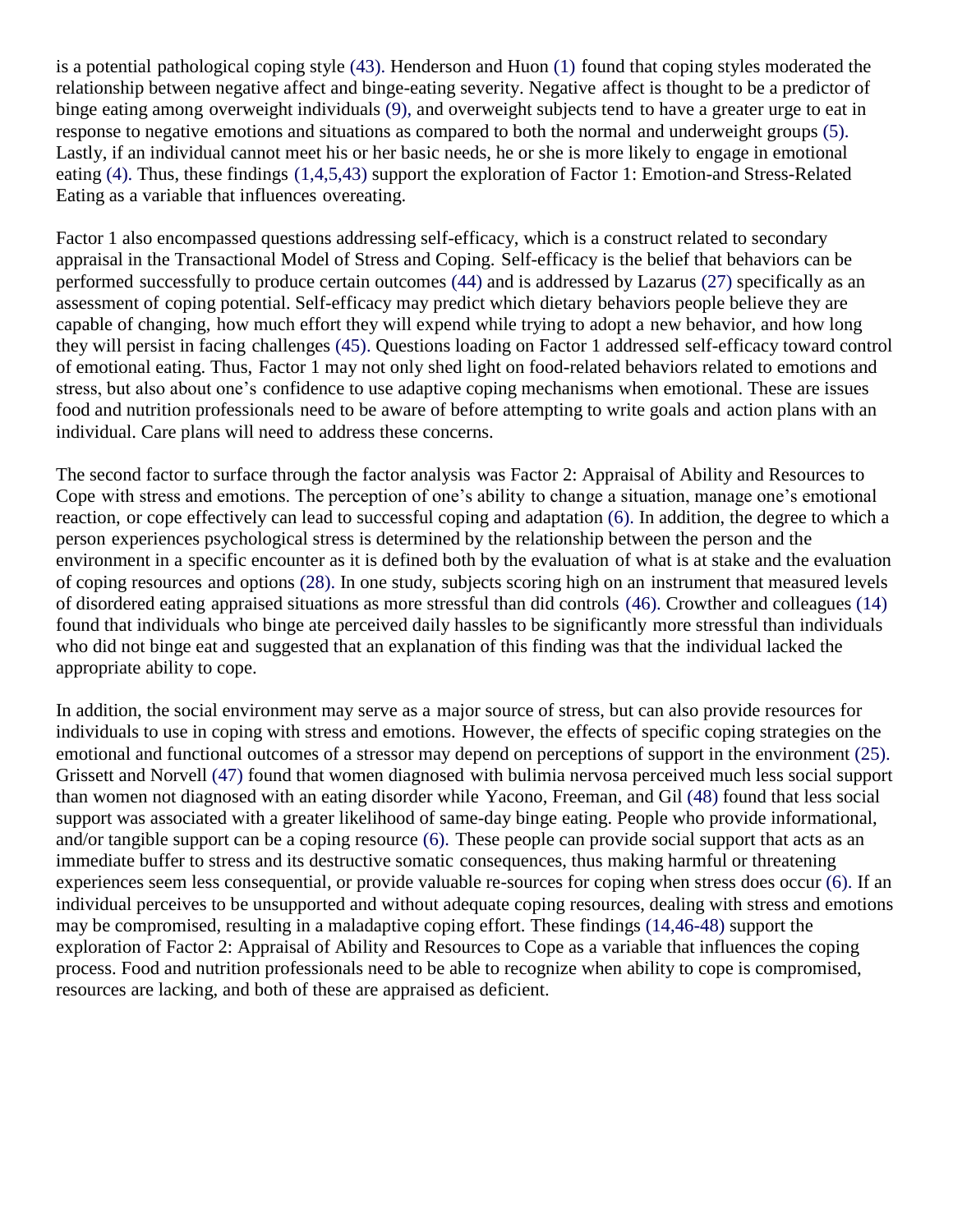| Table 2. Factor loadings and Cronbach's $\alpha$ coefficients for the Eating and Appraisal Due to Emotions and Stress study questionnaire <sup>a</sup>                                                                                                                                                                                                                                                                                                                                                                                                                              |                        |
|-------------------------------------------------------------------------------------------------------------------------------------------------------------------------------------------------------------------------------------------------------------------------------------------------------------------------------------------------------------------------------------------------------------------------------------------------------------------------------------------------------------------------------------------------------------------------------------|------------------------|
| <b>Factor and question number</b>                                                                                                                                                                                                                                                                                                                                                                                                                                                                                                                                                   | <b>Factor loadings</b> |
| Factor 1: Emotion- and Stress-Related Eating <sup>b</sup>                                                                                                                                                                                                                                                                                                                                                                                                                                                                                                                           |                        |
| 39. I use food to cope with my emotions.                                                                                                                                                                                                                                                                                                                                                                                                                                                                                                                                            | 0.806                  |
| 14. I eat when I am upset with myself.                                                                                                                                                                                                                                                                                                                                                                                                                                                                                                                                              | 0.797                  |
| 50. I eat when I am anxious.                                                                                                                                                                                                                                                                                                                                                                                                                                                                                                                                                        | 0.783                  |
| 30. I am confident I can control my eating when I am upset with myself.                                                                                                                                                                                                                                                                                                                                                                                                                                                                                                             | 0.773                  |
| 34. I am confident I can control my eating when I feel upset.                                                                                                                                                                                                                                                                                                                                                                                                                                                                                                                       | 0.772                  |
| 13. I comfort myself with food.                                                                                                                                                                                                                                                                                                                                                                                                                                                                                                                                                     | 0.770                  |
| 36. I eat when I am frustrated.                                                                                                                                                                                                                                                                                                                                                                                                                                                                                                                                                     | 0.768                  |
|                                                                                                                                                                                                                                                                                                                                                                                                                                                                                                                                                                                     |                        |
| 45. I eat when I am sad.                                                                                                                                                                                                                                                                                                                                                                                                                                                                                                                                                            | 0.767                  |
| 38. I am confident I can control my eating when I am frustrated.                                                                                                                                                                                                                                                                                                                                                                                                                                                                                                                    | 0.756                  |
| 43. I eat when I am angry.                                                                                                                                                                                                                                                                                                                                                                                                                                                                                                                                                          | 0.732                  |
| 26. I am confident I can control my eating when I am sad.                                                                                                                                                                                                                                                                                                                                                                                                                                                                                                                           | 0.740                  |
| 4. I overeat when I am stressed.                                                                                                                                                                                                                                                                                                                                                                                                                                                                                                                                                    | 0.738                  |
| 47. I am confident I can control my eating when I am anxious.                                                                                                                                                                                                                                                                                                                                                                                                                                                                                                                       | 0.734                  |
| 21. I am confident I can control my eating when I am angry.                                                                                                                                                                                                                                                                                                                                                                                                                                                                                                                         | 0.704                  |
| 16. I am confident I can control my eating when I am tired.                                                                                                                                                                                                                                                                                                                                                                                                                                                                                                                         | 0.701                  |
| 35. I feel out of control when I eat.                                                                                                                                                                                                                                                                                                                                                                                                                                                                                                                                               | 0.681                  |
| 41. I eat when I am tired.                                                                                                                                                                                                                                                                                                                                                                                                                                                                                                                                                          | 0.650                  |
| 23. It is hard for me to stop eating when I am full.                                                                                                                                                                                                                                                                                                                                                                                                                                                                                                                                | 0.648                  |
| 28. I eat to avoid dealing with problems.                                                                                                                                                                                                                                                                                                                                                                                                                                                                                                                                           | 0.646                  |
| 54. I do NOT have control over how much I eat.                                                                                                                                                                                                                                                                                                                                                                                                                                                                                                                                      | 0.619                  |
| 49. I am confident I can control my eating when I am relieved.                                                                                                                                                                                                                                                                                                                                                                                                                                                                                                                      | 0.544                  |
|                                                                                                                                                                                                                                                                                                                                                                                                                                                                                                                                                                                     |                        |
| 10. I overeat when I socialize.                                                                                                                                                                                                                                                                                                                                                                                                                                                                                                                                                     | 0.508                  |
| 52. I eat when I am relieved.                                                                                                                                                                                                                                                                                                                                                                                                                                                                                                                                                       | 0.483                  |
| 3. I am confident I can control my eating when I feel happy.                                                                                                                                                                                                                                                                                                                                                                                                                                                                                                                        | 0.482                  |
| Factor 2: Appraisal of Ability and Resources to Cope with Emotions and Stress <sup>c</sup>                                                                                                                                                                                                                                                                                                                                                                                                                                                                                          |                        |
| 22. I am able to meet my emotional needs.                                                                                                                                                                                                                                                                                                                                                                                                                                                                                                                                           | 0.650                  |
| 33. I try to resolve a problem when I know there is something wrong in my life.                                                                                                                                                                                                                                                                                                                                                                                                                                                                                                     | 0.618                  |
| 5. I can usually work out a solution to my problems.                                                                                                                                                                                                                                                                                                                                                                                                                                                                                                                                | 0.604                  |
| 37. I am capable of dealing with stressful situations.                                                                                                                                                                                                                                                                                                                                                                                                                                                                                                                              | 0.582                  |
| 51. I have control over my life.                                                                                                                                                                                                                                                                                                                                                                                                                                                                                                                                                    | 0.582                  |
|                                                                                                                                                                                                                                                                                                                                                                                                                                                                                                                                                                                     |                        |
| 7. I do NOT feel secure in my life.                                                                                                                                                                                                                                                                                                                                                                                                                                                                                                                                                 | 0.562                  |
| 20. I feel sad often.                                                                                                                                                                                                                                                                                                                                                                                                                                                                                                                                                               | 0.559                  |
| 6. I am capable of handling my own problems.                                                                                                                                                                                                                                                                                                                                                                                                                                                                                                                                        | 0.554                  |
| 46. When a problem arises, it is hard for me to make a plan of action and follow it.                                                                                                                                                                                                                                                                                                                                                                                                                                                                                                | 0.542                  |
| 27. I have control over my emotions.                                                                                                                                                                                                                                                                                                                                                                                                                                                                                                                                                | 0.531                  |
| 25. I try to think positive when times are tough.                                                                                                                                                                                                                                                                                                                                                                                                                                                                                                                                   | 0.486                  |
| 32. I deal with problems sooner rather than later.                                                                                                                                                                                                                                                                                                                                                                                                                                                                                                                                  | 0.485                  |
| 11. I weigh the pros and cons of situations before I make decisions about what to do.                                                                                                                                                                                                                                                                                                                                                                                                                                                                                               | 0.472                  |
| 40. I am able to meet my spiritual needs.                                                                                                                                                                                                                                                                                                                                                                                                                                                                                                                                           | 0.460                  |
| 18. My friends support me when I have problems.                                                                                                                                                                                                                                                                                                                                                                                                                                                                                                                                     | 0.451                  |
| 24. I am able to say no when I need to.                                                                                                                                                                                                                                                                                                                                                                                                                                                                                                                                             | 0.439                  |
| 53. I try to analyze a problem to better understand it.                                                                                                                                                                                                                                                                                                                                                                                                                                                                                                                             | 0.438                  |
| 2. My family supports me when I have problems.                                                                                                                                                                                                                                                                                                                                                                                                                                                                                                                                      | 0.422                  |
|                                                                                                                                                                                                                                                                                                                                                                                                                                                                                                                                                                                     | 0.413                  |
| 29. I talk about my feelings.                                                                                                                                                                                                                                                                                                                                                                                                                                                                                                                                                       |                        |
| 8. I try to find alternative solutions to my problems.                                                                                                                                                                                                                                                                                                                                                                                                                                                                                                                              | 0.400                  |
| Factor 3: Appraisal of Outside Stressors/Influences <sup>d</sup>                                                                                                                                                                                                                                                                                                                                                                                                                                                                                                                    |                        |
| 12. I worry about what people think of me.                                                                                                                                                                                                                                                                                                                                                                                                                                                                                                                                          | 0.616                  |
| 31. Other people influence how I handle problems.                                                                                                                                                                                                                                                                                                                                                                                                                                                                                                                                   | 0.561                  |
| 15. I feel the need to make others happy.                                                                                                                                                                                                                                                                                                                                                                                                                                                                                                                                           | 0.534                  |
| 42. I do NOT allow people to change my mind.                                                                                                                                                                                                                                                                                                                                                                                                                                                                                                                                        | 0.484                  |
| 48. I do NOT see challenges as stressful.                                                                                                                                                                                                                                                                                                                                                                                                                                                                                                                                           | 0.423                  |
| <sup>a</sup> ltems that did not provide sufficient factor loadings greater than 0.400 on any of the subscales were dropped. These included questions 1,9,17,19, and 44. Total Cronbach's $\alpha$ = 949.<br>Items 13 and 24 were modified from Jackson, Cooper, Mintz and Albino's Motivations to Eat Scale (20) and items 17, 46, and 53 were modified from Lazarus & Folkman's Ways of<br>Coping Questionnaire (24).<br><b>PFactor 1 Cronbach's <math>\alpha</math> = .949.</b><br>Factor 2 Cronbach's $\alpha$ = 869.<br><b>"Factor 3 Cronbach's <math>\alpha</math> = .652.</b> |                        |

The third factor from the factor analysis was Factor 3: Appraisal of Outside Stressors and Influences. Stressors are conditions that trigger stress, resulting in distress expressed as negative mood states (6). Eating may be evoked in response to stressors and serve as a type of coping, or, as a behavioral or psychological measure to manage stress (3). Work, marital relationships, and conflict between family and work have been identified and examined as chronic stressor effects (49,50). Waller and Osman (43) found that subjects who scored higher on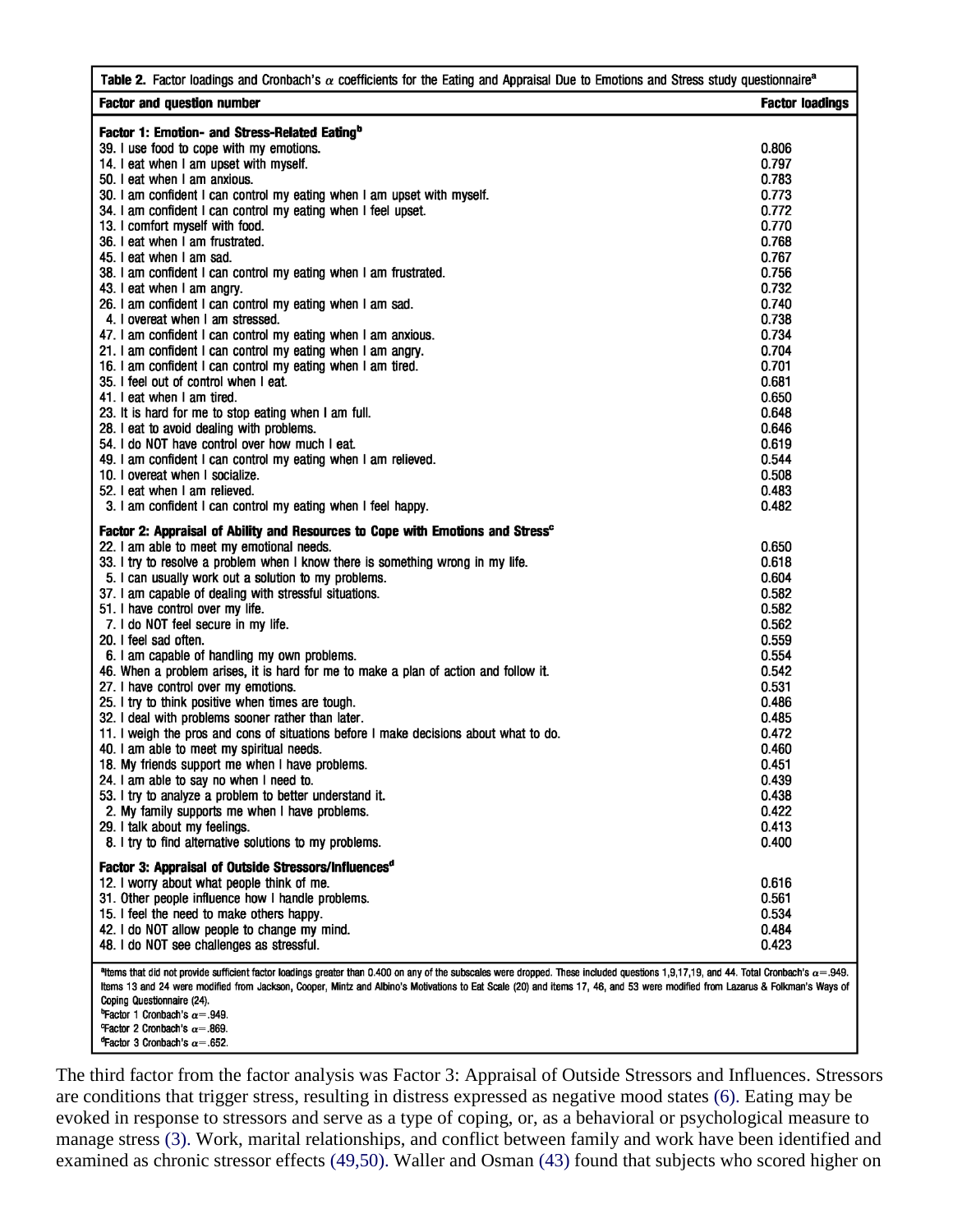an instrument that measured levels of disordered eating, appraised situations as more stressful than did controls. Using female undergraduate students, Hansel and Wittrock (51) found that a group who binge ate appraised stressors as more stressful than did controls. Also, the group who binge ate used more negative coping strategies in interpersonal stressful situations. Overall, individuals who binge ate appraised stressors as more stressful than normal eaters, suggesting cognitive distortion of stressful events (51). These findings (43,51) corroborate the themes found in the questions that loaded on Factor 3: Appraisal of Outside Stressors and Influences. A majority of these questions were related to internal perceptions of other people. Individuals who answered these questions affirmatively may be very cognizant of others and potential people pleasers. However, the appraisal that occurs with other people may be somewhat distorted causing one to perceive stressors differently, thus, interfering with confidence in food-related behaviors, or be the reason one eats out of emotion. This association can be seen in Figure 1, with Factor 1 and Factor 3 being moderately correlated.

The results of this initial study showed a three-factor solution that relates to the original Model that the questionnaire was derived from; that is, the Transactional Model of Stress and Coping. In addition, evolving research suggests that there is little or no difference in accuracy of reporting information from online questionnaires as compared with paper-and-pencil questionnaires (52,53). However, this research is not without limitations. First, because this was a preliminary attempt to develop and validate the EADES Questionnaire, a convenience sample of faculty and staff at the university were used and participation was voluntary. Thus, a respondent bias exists. The low response rate and the use of the university population as participants compromises the generalizability of these findings. This study served as a first attempt to lay a foundation for future studies and further refinements of the EADES Questionnaire. The questionnaire needs to be validated in a population outside of the university population to increase the generalizability of its use. Second, the sample consisted of individuals of all body shapes and sizes. Whether or not the relationships described in this research hold true for all weight categories of people has not been determined and should be the aim of future research. Lastly, Factor 3: Appraisal of Outside Stressors and Influences only contained five questions and produced the lowest measure of reliability (Cronbach's  $\alpha = .652$ ). To increase the reliability of this construct and perhaps provide more explained variance, additional questions need to be created and validated for this construct to be appropriately used.

Future studies should further validate the EADES Questionnaire in populations that were underrepresented in this study. Populations outside of the university community that should be targeted include the general population and those who are in weight-management programs, have binge eating disorder, and/or are overweight or obese. Incidentally, these populations may contain characteristics of the other as the incidence of binge eating disorder increases significantly for participants in weight management programs, with reports ranging from an occurrence of 7.5% to 45% (54-57). In addition, convergent and concurrent validity studies should be conducted to further strengthen the validity of the questionnaire. Exploration of other factors accounting for additional variance need to be studied and should include addressing how demographic factors influence eating, stress, appraisal, and coping.

The EADES Questionnaire provides a way for food and nutrition professionals to assess whether compromised appraisal and coping skills affect eating behaviors, thus affecting long-term weight management. This type of questionnaire can be used in initial assessments of patients/clients to identify targets of treatment/therapy. With each of the EADES factors containing a total sum score (Factor 1=24 to 120, Factor 2=20 to 100, Factor 3=5 to 25), interpretations can be made about compromised skills, cognitions, sources of stress, and/or resources. Traditionally, food and nutrition professionals focus on behavior aspects of lifestyle change; however, as shown in this research, assessment of cognitions should also be part of a comprehensive treatment plan.

With the importance of long-term weight management to health and prevention of weight gain, there is a need for theory-based research that examines predictors of behaviors, cognitions, and emotions that lead to maladaptive eating behaviors with the potential to affect weight. The traditional paradigm of weight management has not proven successful and other alternative paradigms need to be explored and executed with sound research and practice. Overeating to cope with stress and emotions has been recognized in the literature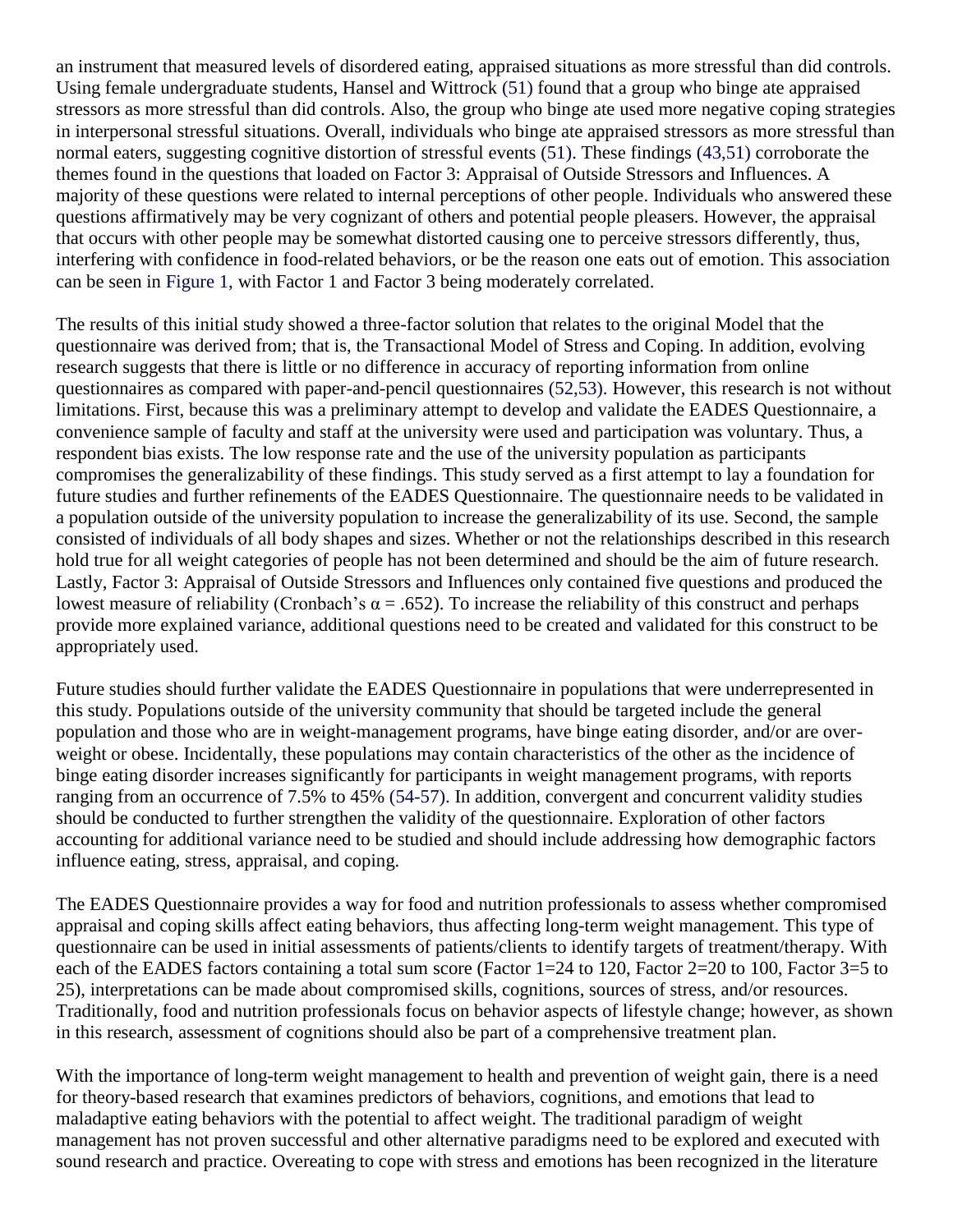for decades; however, the relationship between emotional eating and the obesity epidemic is not adequately operationalized by the traditional weight-management paradigm (2). The EADES Model provides a viable conceptual model to help explain variables that may contribute to overeating that traditionally have not been explored.

Building and enhancing skills that address these concepts in clients provides a nontraditional avenue to assist with dietary change. However, achieving this goal requires that food and nutrition professionals, along with other health care professionals, advance beyond the understanding of nutrition science to understanding human nature (58). Exploring eating triggers related to stress and emotions is vital so that the appropriate health care professional can address effective ways of coping rather than overeating. This, perhaps, is an avenue that will offer alternative methods for addressing the obesity epidemic.

# **CONCLUSIONS**

- The EADES Model provides a viable conceptual model to identify dimensions of eating behavior related to stress and appraisal.
- After further validation occurs, potential avenues for the use of the EADES Questionnaire are clinical and counseling settings. The EADES questionnaire can be used to identify individuals who cope with stress and emotions by overeating and who have compromised appraisal skills, identify appropriate interventions, and assess the need for referral to other providers to enhance coping and appraisal skills.
- Food and nutrition professionals designing weight-management interventions may use the EADES Questionnaire, along with other instruments, to assess the needs of target populations.

# **References**

1. Henderson NJ, Huon GF. Negative affect and binge eating in overweight women. *Br J Health Psychol.* 2002;7:77-87.

2. Popkess-Vawter S, Wendel S, Schmoll S, O'Connell K. Overeating, reversal theory and weight cycling. *West J Nurs Res.* 1998;20:67-83.

3. Solomon MR. Eating as both coping and stressor in overweight control. *J Adv Nurs.* 2001;36:563-573.

4. Timmerman G, Acton GJ. The relationship between basic need satisfaction and emotional eating. *Issues Ment Health Nurs.* 2001;22:691-701.

5. Geliebter A, Aversa A. Emotional eating in over-weight, normal weight and underweight individuals. *Eat Behav.* 2003;3:341-347.

6. Lazarus RS, Folkman S. *Stress, Appraisal, and Coping*. New York, NY: Springer; 1984.

7. Freeman EM. *The Addiction Process: Effective Social Work Approaches*. New York, NY: Longman; 1992.

8. Dohm FA, Beattie JA, Striegel-Moore RH. Factors differentiating women and men who successfully maintain weight loss from women and men who do not. *J Clin Psychol*. 2001;57:105-117.

9. Agras WS, Telch CF. The effects of caloric deprivation and negative affect on binge-eating in obese binge-eating disordered women. *Behav Ther.* 1998;2:491- 503.

10. de Zwaan M, Nutzinger D, Schoenbeck G. Binge eating in overweight women. *Compr Psychiatry.* 1992; 33:256-261.

11. Lowe MR, Fisher EB Jr. Emotional reactivity, emotional eating and obesity: A naturalistic study. *J Behav Med.* 1983;6:135-149.

12. Arnow B, Kenardy J, Agras WS. The Emotional Eat-ing Scale: The development of a measure to assess coping with negative affect by eating. *Int J Eat Disord.* 1995;18:79-90.

13. Brownell KD, Wadden TA. Etiology and treatment of obesity: Understanding a serious, prevalent and refractory disorder. *J Clin Psychol*. 1992;60:505-517.

14. Crowther JH, Sanftner J, Bonifazi DZ, Shepherd KL. The role of daily hassles in binge eating. *Int J Eat Disord.* 2001;29:449-454.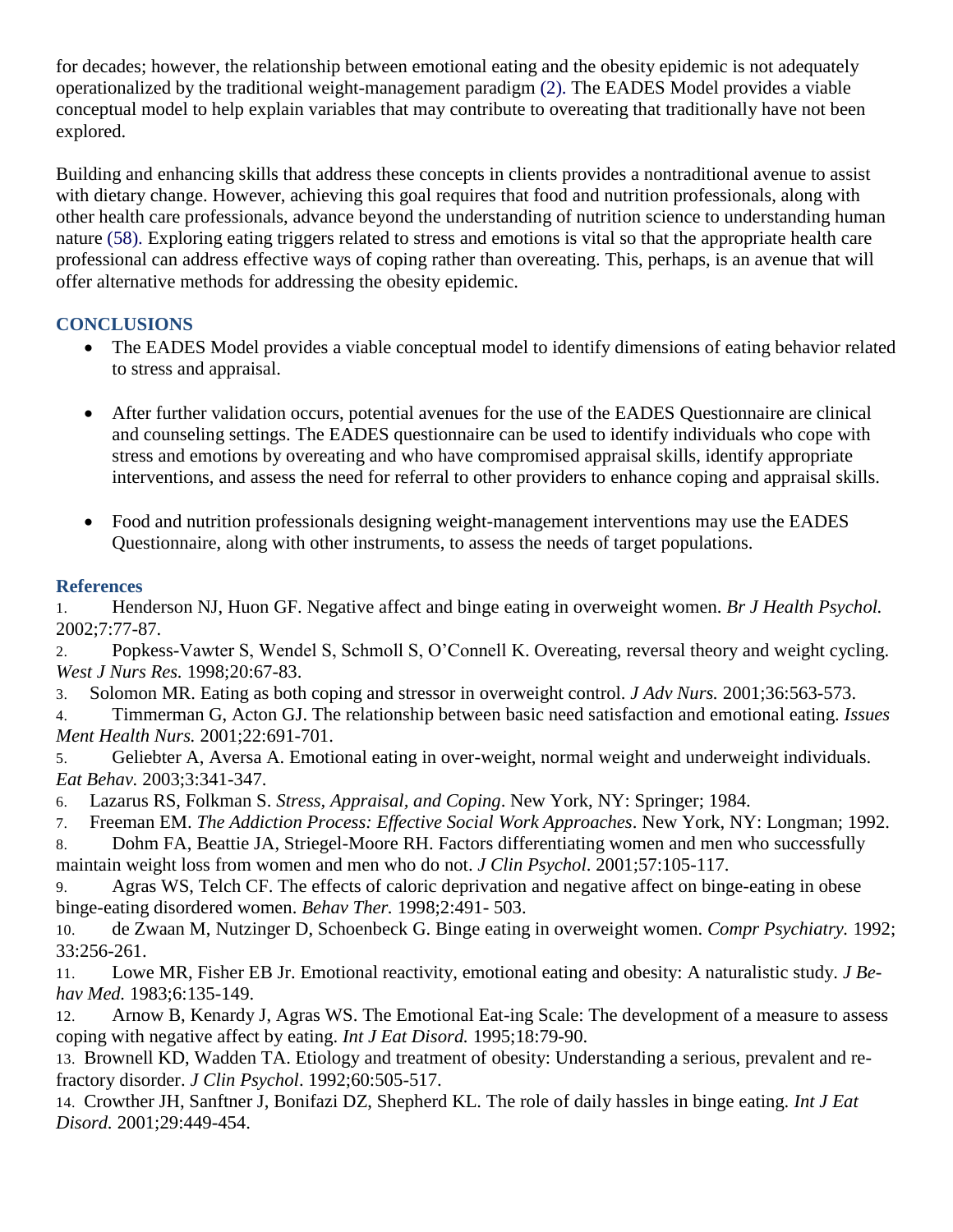15. Waters A, Hill A, Waller G. Bulimics' responses to food cravings: Is binge-eating a product of hunger or emotional state? *Behav Res Ther.* 2001;39:877-886.

16. Braet C, Van Strein T. Assessment of emotional, externally induced, and restrained eating behavior in 9- to 12-year old obese and non-obese children. *Behav Res Ther.* 1997;35:863-873.

17. Lazarus RS. *Stress and Emotion: A New Synthesis*. New York, NY: Springer; 1999.

18. Senekal M, Albertise EC, Momber JD, Groenewald CJ, Visser EM. A multidimensional weight-management program for women. *J Am Diet Assoc.* 1999;10: 1257-1264.

19. Gormally J, Black S, Daston S, Rardin D. The assessment of binge eating severity among obese persons. *Addict Behav.* 1982;7:47-55.

20. Jackson B, Cooper ML, Mintz L, Albino A. Motivations to eat: Scale development and validation. *J Res Pers.* 2003;37:297-318.

21. Stanton AL, Garcia ME, Green SB. Development and validation of the situational appetite measures. *Addict Behav*. 1990;15:461-472.

22. Glynn SM, Ruderman AJ. The development and validation of an Eating Self-Efficacy Scale. *Cognit Ther Res.* 1986;10:403-420.

23. Allison DB, Kalinsk LB, Gorman B. A comparison of the psychometric properties of three measures of dietary restraint. *Psychol Assess*. 1992;4:391-398.

24. Folkman S, Lazarus RS. If it changes it must be a process: Study of emotion and coping during three stages of a college examination. *J Pers Soc Psychol.* 1985;48;150-170.

25. Glanz K, Lewis FM, Rimer B. *Health Behavior and Health Education: Theory, Research and Practice.* 2nd ed. San Francisco, CA: Jossey-Bass; 1997.

26. Lazarus RS, Cohen JB. Environmental stress (chapter 3). In: Altman, I, Wohlwill JF, eds. *Human Be-havior and Environment*. New York, NY: Plenum; 1977.

27. Lazarus RS. *Emotion and Adaptation.* New York, NY: Oxford University Press; 1991.

28. Folkman S, Lazarus RS. An analysis of coping in a middle-aged community sample. *J Health Soc Behav.* 1980;21:219-239.

29. Holland KD, Holahan CK. The relation of social sup-port and coping to positive adaptation to breast cancer. *Psychol Health.* 2003;18:15-29.

30. Chesney MA, Chambers DB, Taylor JM, Johnson LM, Folkman S. Coping effectiveness training for men living with HIV: Results from a randomized clinical trial testing a group-based intervention. *Psychosom Med.* 2003;65:1038-1046.

31. Folkman S, Chesney M, McKusick L, Ironson G, Johnson DS, Coates TJ. Translating coping theory into an intervention. In: Eckenrode J, ed. *The Social Context of Coping.* New York, NY: Plenum Press; 1991:239-260.

32. Kneebone II, Martin PR. Coping and caregivers of people with dementia. *Br J Health Psychol.* 2003;8:1- 17.

33. Shaw C. A framework for the study of coping, illness behaviour and outcomes. *J Adv Nurs.* 1999;29:1246- 1255.

34. de Ridder D, Schreurs K. Developing interventions for chronically ill patients: Is coping a helpful concept? *Clin Psychol Rev.* 2001;21:205-240.

35. Levesque L, Gendron C, Vezina J, Hebert R, Du-charme FM, Lavoie JP, Gendron M, Voyer L, Preville M. The process of group intervention for caregivers of demented persons living at home: Conceptual framework, components, and characteristics. *Aging Ment Health.* 2002;6:239-247.

36. Ryden A, Karlsson J, Person LO, Sjostrom L, Taft C, Sullivan M. Obesity related coping and distress and relationship to treatment preference. *Br J Clin Psychol*. 2001;40:177-188.

37. Puhl R, Brownell KD. Ways of coping with obesity stigma: Review and conceptual analysis. *Eat Behav*. 2003;4:53-78.

38. Jeffery R, Epstein LH, Wilson GT, Drewowski A, Stunkard AJ, Wing AJ. Long-term maintenance of weight loss: Current status. *Health Psychol.* 2000; 19(suppl 1):S5-S16.

39. The University of Alabama. The University of Alabama factbook. Available at: http://bama.ua.edu/ oir/factbook/2004-2005/DIR\_20042005factbooktblcnt. shtml. Accessed June 19, 2005.

40. Alabama Department of Public Health Center for Health Statistics. Obesity fact sheet. Available at: [http://adph.org/administration/obesityfactsheet.pdf.](http://adph.org/administration/obesityfactsheet.pdf) Accessed July 10, 2005.